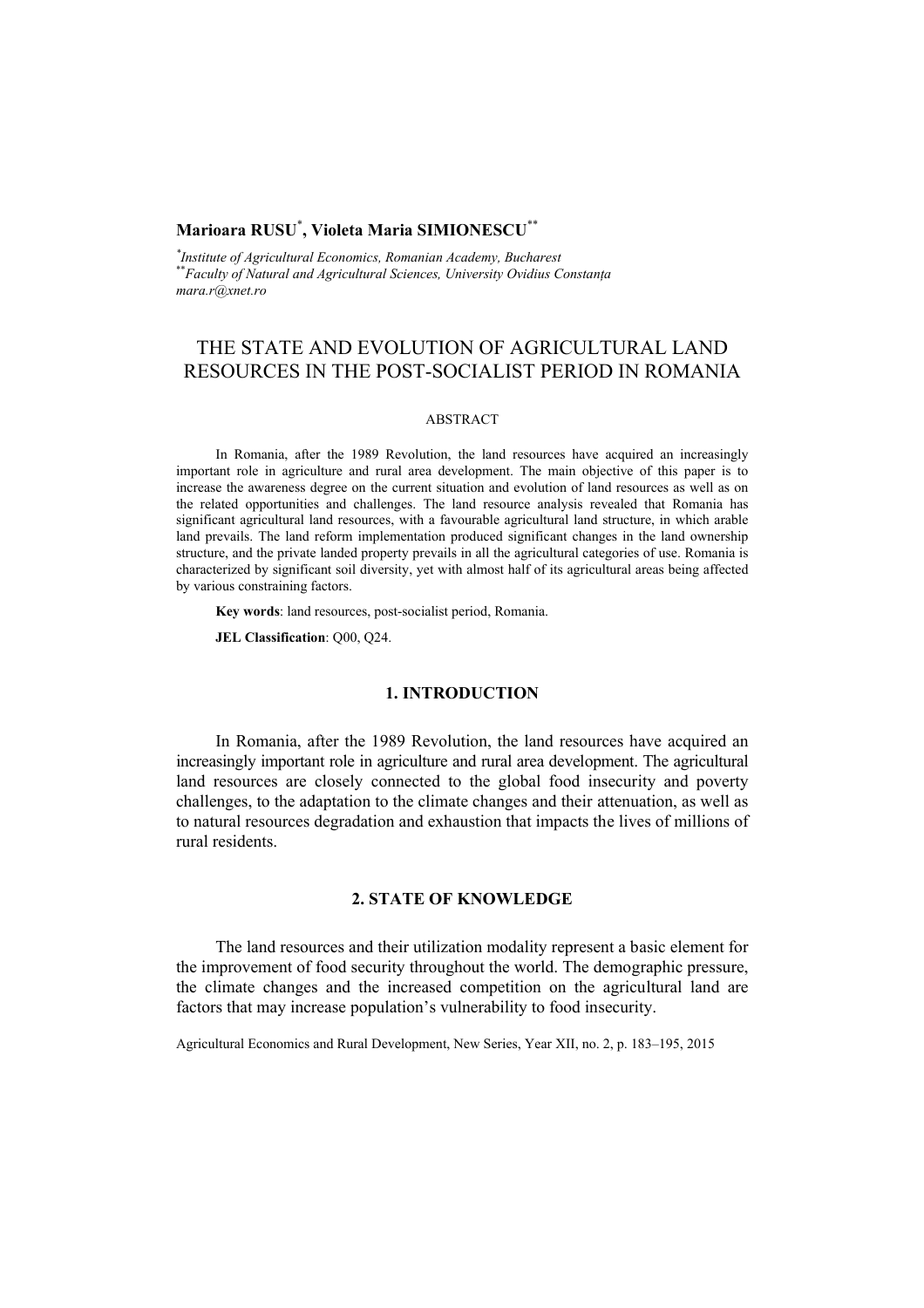Most theoretical/conceptual approaches treat the agricultural land either as "land resource" or as "fertile soil". The land resources are considered the core element of farm production, directly and indirectly influencing the farming activity (Zahiu, 1993).

The rational use of land resources implies several dimensions, namely: a) juridical dimension – targeting the legal framework importance in the organization and rational use of land resources; b) social-economic – targeting the influence of social processes, relations and policies on land use; c) natural-biologic – linked to the investigation of land operation as a component of nature and environment; d) technological – targeting the investigation of technical and technological activities on land while highlighting the relation between the rational use of land resources and the technical-scientific progress (Ioniţă and Blidaru, 1999).

### **3. MATERIAL AND METHOD**

The main objective of this paper is to increase the awareness on the situation and evolution of land resources as well as on the challenges and opportunities in relation to these. The investigated statistical data were collected from several sources (National Institute of Statistics, Ministry of Environment, etc.) and were processed in Excel, providing an overall picture of the availability, utilization and management of land resources at national level.

#### **4. RESULTS AND DISCUSSIONS**

Romania has significant agricultural land resources.

#### 4.1. LAND RESOURCE

Agricultural land has a significant share of 61.29% in the country's total area of 23,839,071 ha. By categories of use, arable land (9,289,254 ha) has the highest share, i.e. 64.26%. The pastures and hayfields come next, totalling 4,815,815 hectares (32.96%). The land under vineyards and orchards has quite a small share (406,814 ha) accounting for 2.79% of the agricultural land (Table 1).

In the period 1990-2005, the agricultural land area experienced non-significant yearly oscillations; after 2005, a slightly decreasing trend followed (Figure 1). The agricultural area was down by 157145 hectares (1.06%) in the year 2013 compared to 1990, under the background of increasing areas under degraded land.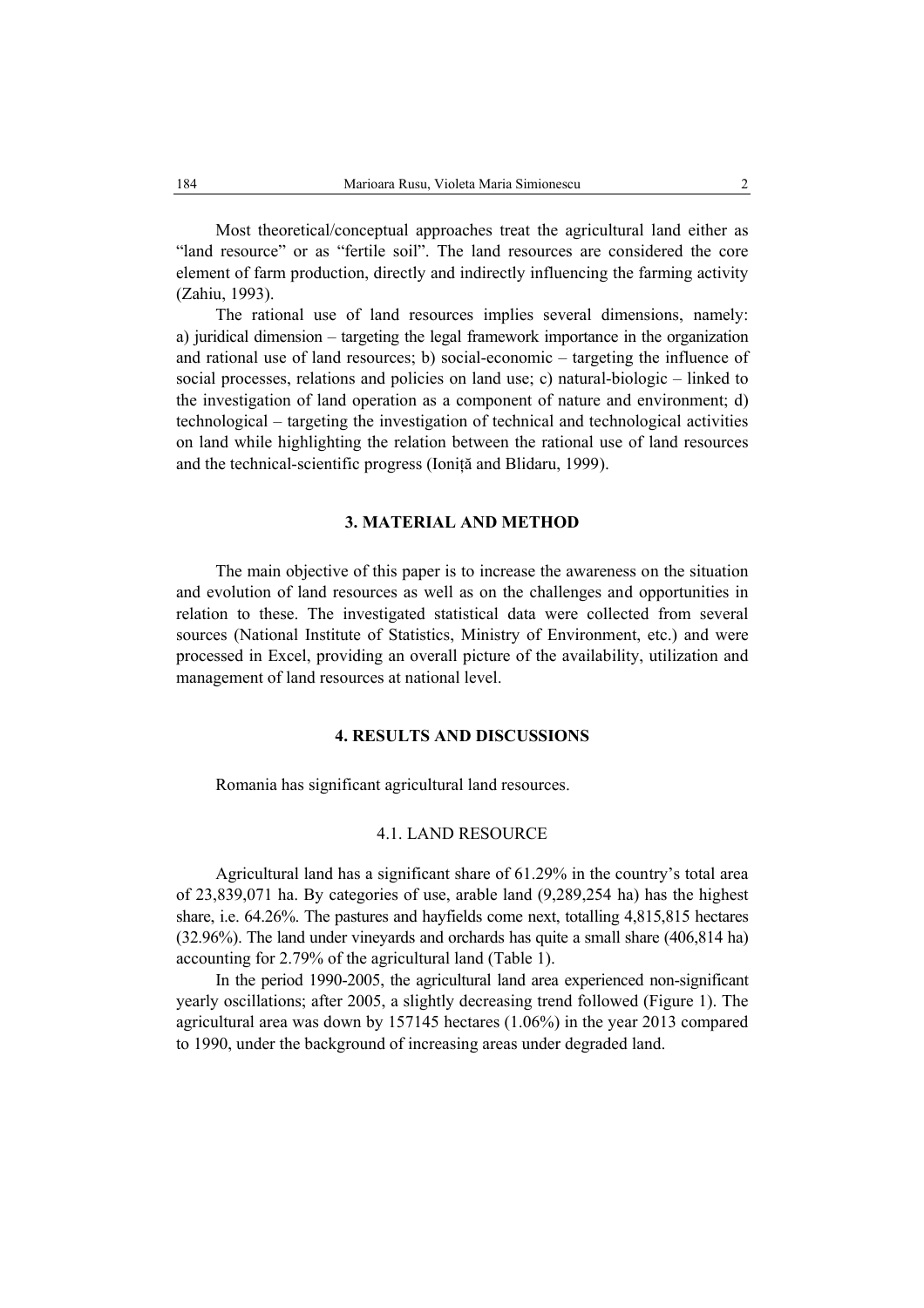| Category                                                                        | U.M. | <b>Agricultural land</b> |        | 1990-2013 differences<br>$(1990 = 100)$ |               |  |  |
|---------------------------------------------------------------------------------|------|--------------------------|--------|-----------------------------------------|---------------|--|--|
|                                                                                 |      | Ha                       | $\%$   | Ha                                      | $\frac{0}{0}$ |  |  |
| Agricultural, out of which:                                                     | ha   | 14611883                 | 100.00 | $-157145$                               | 98.94         |  |  |
| Arable                                                                          | ha   | 9389254                  | 64.26  | $-61141$                                | 99.35         |  |  |
| Pastures                                                                        | ha   | 3273961                  | 22.41  | $+11452$                                | 100.35        |  |  |
| Havfields                                                                       | ha   | 1541854                  | 10.55  | $+76490$                                | 105.22        |  |  |
| Vineyards and vine nurseries                                                    | ha   | 210270                   | 1.44   | $-67101$                                | 75.81         |  |  |
| Orchards and fruit-tree nurseries                                               | ha   | 196544<br>1.35           |        | $-116845$                               | 62.72         |  |  |
| <i>Source:</i> author's processing based on NIS data TEMPO-ONLINE database 2015 |      |                          |        |                                         |               |  |  |

*Table 1*  Agricultural land distribution by categories of use in the year 2013

on NIS data, TEMPO



*Source:* author's processing based on NIS data, TEMPO-ONLINE database, 2015.

Figure 1. Evolution of agricultural land area (ha) in the period 1990-2013.

Romania has a favourable agricultural land structure compared to France or Poland. Thus, the share of agricultural and arable land is higher than that in the other two countries. At the same time, the arable land resources per capita are by 57% higher than those of France and Poland.

| Country | <b>Agricultural land</b><br>share in total area<br>$\%$ | Share of land under<br>Arable land share<br>permanent crops in<br>in total area $(\% )$<br>total area $(\% )$ |     | Arable land per<br>capita (ha/capita) |  |
|---------|---------------------------------------------------------|---------------------------------------------------------------------------------------------------------------|-----|---------------------------------------|--|
| France  | 52.7                                                    | 33.4                                                                                                          |     | 0.28                                  |  |
| Poland  | 47.4                                                    | 35.7                                                                                                          |     | 0.28                                  |  |
| Romania | 59.7                                                    | 38.2                                                                                                          | - Q | 0.44                                  |  |

*Table 2*  Structure of land resources in France, Poland and Romania in the year 2012

*Source:* http://data.worldbank.org/indicator.

By categories of use, the situation is the following: the arable land and the land under vineyards and orchards decreased in area, while the pastures and hayfields were the only categories whose area increased. The most significant diminution was noticed in the case of orchards: most fruit plantations are old aged, older than 25 years, with low productive potential, under decline or abandoned.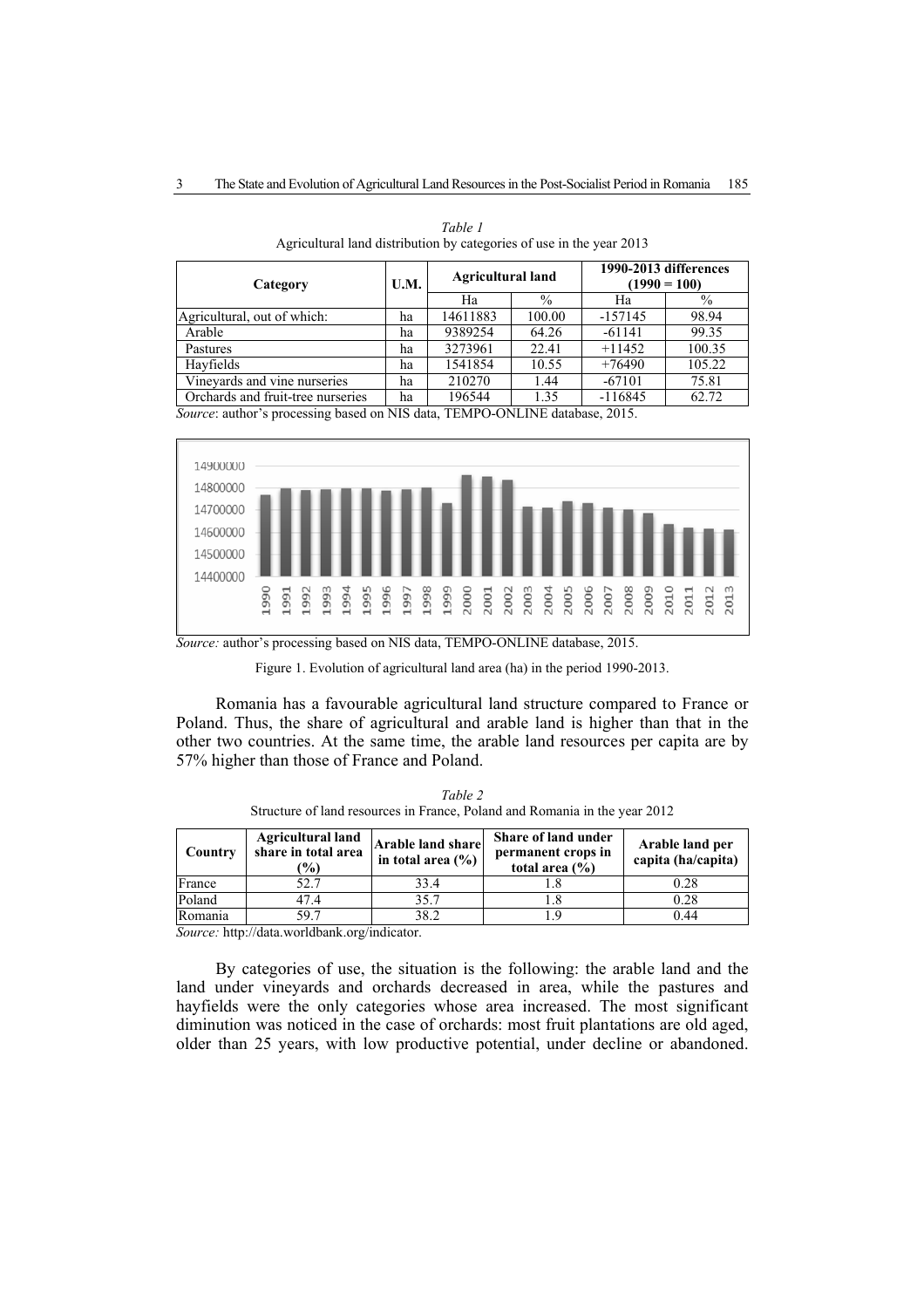According to the cropping system, more than half of the fruit-tree plantations are grown under extensive system and only one-third are cultivated under intensive system (MARD, 2014).

In Romania, significant changes in the agricultural land ownership have been produced following the land reform application. Thus, the share of agricultural land into private ownership has increased each year, to reach 93.63% in 2013, consisting of the private property of the state, of the territorial-administrative units, of the legal entities and natural persons. Private ownership prevails in all the categories of use of agricultural land (Figure 2). This change produced in the ownership system has significantly influenced the decisions on land resources allocation, soil conservation and protection, land market operation and last but not least, the economic performance of the agricultural sector.



*Source:* author's processing based on NIS data, TEMPO-ONLINE database, 2015.

Figure 2. Evolution of the agricultural land under private ownership, in the period 1997-2013.

Although in the last 25 years, the land structure experienced radical changes, the general cadastral works on agricultural land covered quite a small area (Baciu, 2014, estimates that only 10-15% of the agricultural land was subject to cadastral surveys). The cadastral works dating before 1989 do no longer fit the present situation, when the agricultural land was restituted to former owners. Although the cadastral survey of agricultural land areas was mentioned in the programs of several governments in power, it has remained a mere promise.

The current structural pattern of the agricultural land provides for significant rural economy development possibilities, by the practice of a multifunctional agriculture. The accurate knowledge of the situation and evolution of the structure of categories of use may represent for decision-makers an important instrument in the implementation of certain economic and social measures that should lead to the sustainable and efficient use of land resources. The structure of the agricultural land use, in general, characterizes the agricultural production potential, the directions of agriculture specialization and intensification and the general production profile.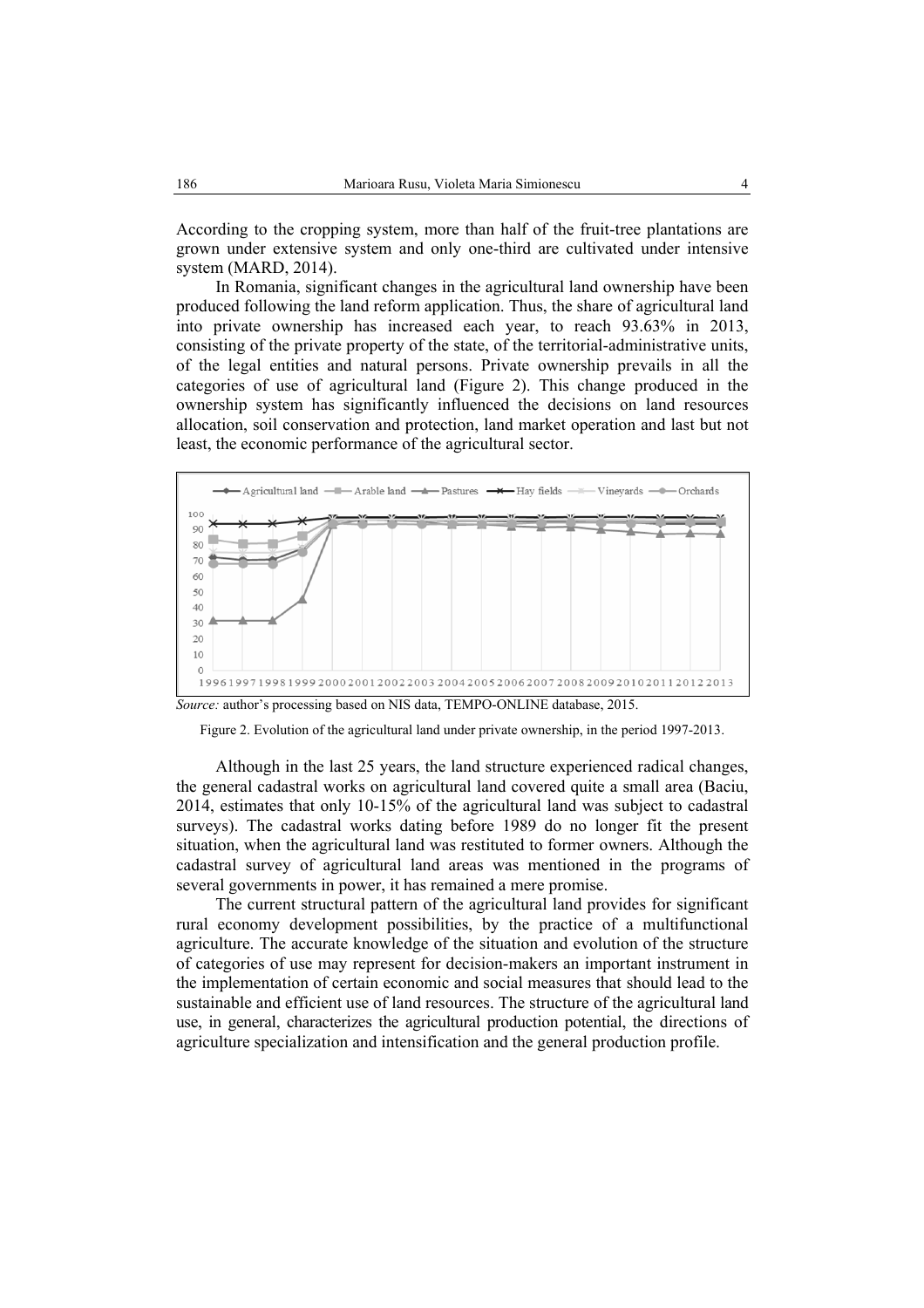#### 4.2. SOIL RESOURCES

Soil, as non-renewable resource that has vital functions in the development of human activities, represents the main resource in agriculture, with a vital role in the food security for the population. Romania is characterized by a significant diversity of soil resources (Figure 3)

Soil condition is considered an important indicator of environment characteristics and evolution, useful for the quantitative and qualitative assessment of the specific resources utilization or of the efficiency of land reclamation works, a valuable element for the human society development prospects. Hera (2009) considers that soil is "one of the most complex natural systems of our world, a structured aggregate of substances under continuous transformation, a biological complex in which life is thriving, a precious filter for maintaining a normal environment, a multi-functional system, a unique and indispensable life generating power"*.*

Romania has good-quality soils. According to the production potential of agricultural land, established on the basis of soil rating scores, the agricultural land areas are grouped into five classes, namely: class I includes the agricultural land areas with the best quality soils and class V consists of the land areas with soils that are not suitable for the farming practice. The quality classes provide information on soil suitability for agricultural uses. From the analysis of data from Table 3, the situation is the following: the arable land areas are mainly grouped in the quality classes II (28.40%) and III (38.83%); most pastures and hayfields are found in the classes III-V; the vineyards and orchards cover a larger area from classes II-IV.



 *Source*: National Research Institute for Soil Science, Agrochemistry and Environment.

Figure 3. Romania's soil map.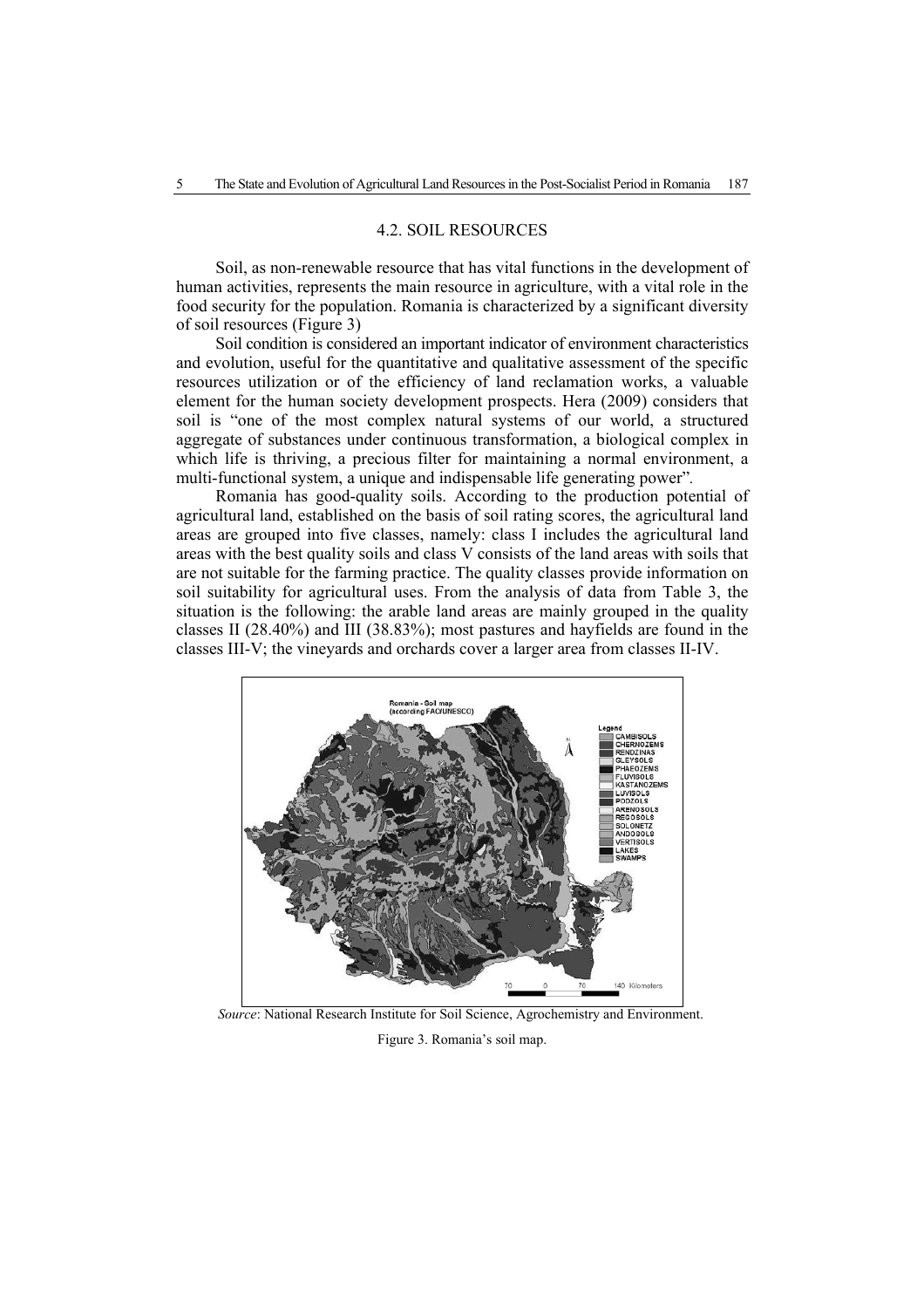| Category of use                                                                                                                 | <b>UM</b>     |                |                 |                  |                 |                |              |
|---------------------------------------------------------------------------------------------------------------------------------|---------------|----------------|-----------------|------------------|-----------------|----------------|--------------|
|                                                                                                                                 |               | <b>Class I</b> | <b>Class II</b> | <b>Class III</b> | <b>Class IV</b> | <b>Class V</b> | <b>Total</b> |
|                                                                                                                                 | ha            | 580760.36      | 2631193.31      | 3597347.95       | 1779092.47      | 676133.22      | 9264527.31   |
| Arable                                                                                                                          | $\frac{0}{0}$ | 6.27           | 28.40           | 38.83            | 19.2            | 7.3            | 100          |
|                                                                                                                                 | ha            | 86147.60       | 412213.27       | 1312668.93       | 1812781.57      | 1130629.05     | 4754440.42   |
| Pastures and hayfields                                                                                                          | $\frac{0}{0}$ | 1.81           | 8.67            | 27.61            | 38.13           | 23.78          | 100          |
|                                                                                                                                 | ha            | 8268.58        | 63699.38        | 80884.12         | 82111.95        | 26497.40       | 261461.43    |
| Vineyards                                                                                                                       | $\frac{0}{0}$ | 3.16           | 24.36           | 30.94            | 31.4            | 10.13          | 100          |
|                                                                                                                                 | ha            | 1848.10        | 26594.07        | 79558.52         | 104951.91       | 35103.05       | 248055.65    |
| Orchards                                                                                                                        | $\frac{0}{0}$ | 0.75           | 10.72           | 32.07            | 42.31           | 14.15          | 100          |
| Agricultural<br>the discussion of a continual continuity of the contract of the contract of the contract of the contract of the | ha            | 677024.64      | 3133700.03      | 5070459.52       | 3778937.90      | 1868362.72     | 14528484.81  |

| Table 3                                     |  |  |  |  |  |  |
|---------------------------------------------|--|--|--|--|--|--|
| Agricultural land * by quality classes,     |  |  |  |  |  |  |
| according to the soil rating scores, 2013** |  |  |  |  |  |  |

investigated agricultural area

\*\* distribution of agricultural land areas by quality classes according to the average national soil rating score, for the year 2013 (partially), without applying the soil melioration measures. *Source:* Ministry of the Environment and Climate Change, 2014, p. 90.

The territorial distribution of land areas by quality classes is not uniform: most agricultural land areas with high soil rating scores are found in the Romanian Plain and in the Western Plain.

Romania's soils are largely affected by various restrictive factors (Table 4). These have an adverse impact upon soil characteristics and functions as well as upon their bio-productive capacity. Thus, the quantity and quality of the obtained agricultural products is also affected, with negative influences upon the population's food security and life quality. The restrictive factors of soil quality are either natural factors (climate, relief units, edaphic characteristics, etc.) or agricultural and industrial anthropic actions. Most often, the restrictive factors act together, further decreasing the soil quality.

Among the natural factors, the low and very low humus reserve in soil is a real obstacle to farm production development for 51.23% of total agricultural land. At the same time, drought affects almost half of agricultural land (most land areas are in the category of land equipped with irrigation facilities). Among the anthropic degradation processes, soil erosion by water represents one of the most critical problems, affecting 43.12% of agricultural land areas. In the same category, soil structure deterioration and compaction ("plough sole") can be noticed on 6.5 million hectares.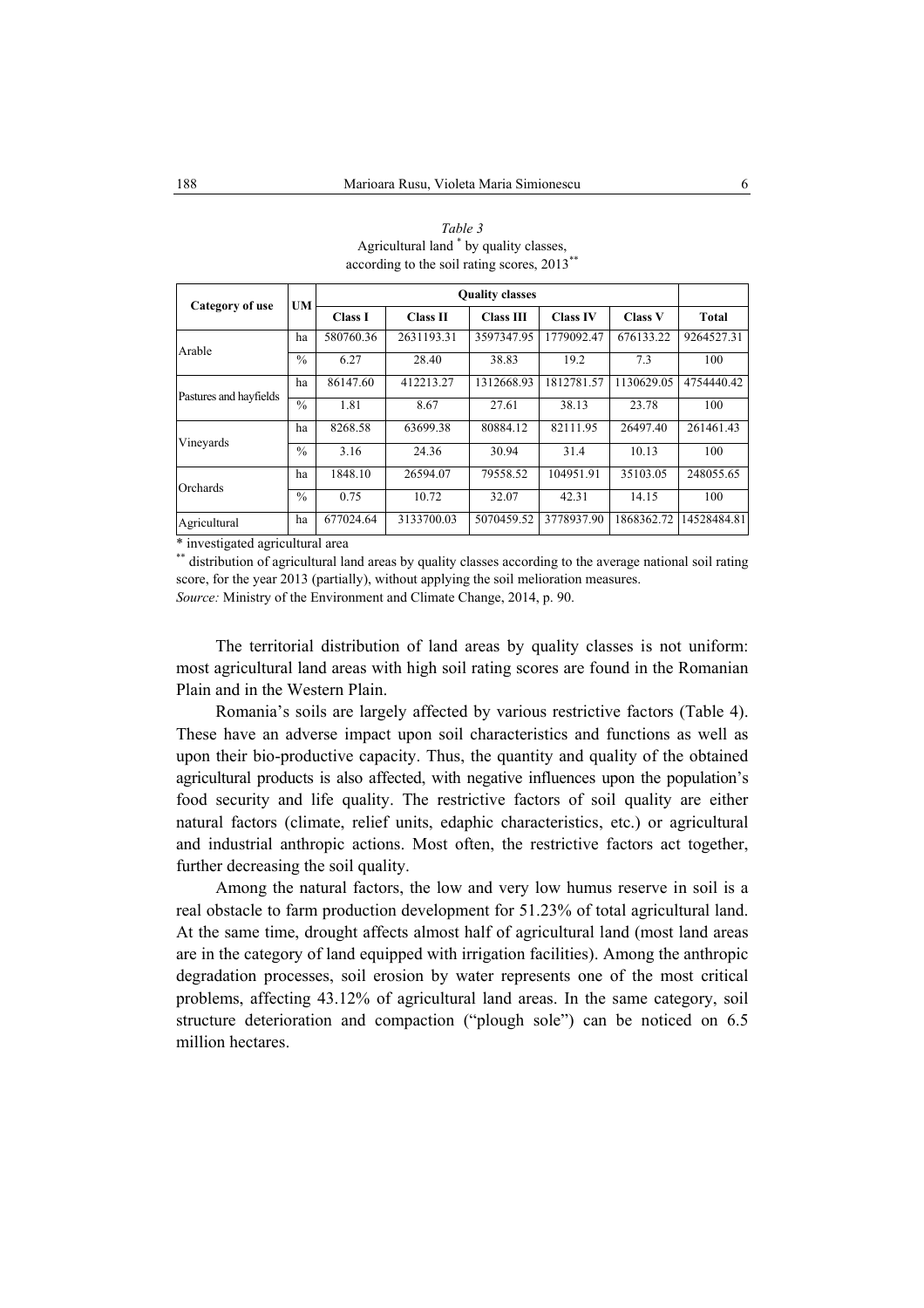|                                                                      |                             | <b>Affected area</b>                           |
|----------------------------------------------------------------------|-----------------------------|------------------------------------------------|
| Name of factor                                                       | <b>Thousand</b><br>hectares | Share of total<br>agricultural<br>area $(\% )$ |
| <b>Natural restrictive factors</b>                                   |                             |                                                |
| Drought                                                              | 7100                        | 48.59                                          |
| Periodical excess soil moisture                                      | 3781                        | 25.88                                          |
| Excessive soil skeleton on the soil surface                          | 300                         | 2.05                                           |
| Soil salinization,                                                   | 614                         | 4.20                                           |
| out of which with high alkalinity                                    | 223                         | 1.53                                           |
| Primary compaction of soil                                           | 2060                        | 14.10                                          |
| Low and very low humus reserve in soil                               | 7485                        | 51.23                                          |
| Strong and moderate acidity                                          | 3424                        | 23.43                                          |
| Low and very low availability of mobile phosphorous in soil          | 6330                        | 43.32                                          |
| Low and very low availability of mobile potassium                    | 787                         | 5.39                                           |
| Poor availability of nitrogen                                        | 5110                        | 34.97                                          |
| Microelements (zinc) deficiencies                                    | 1500                        | 10.27                                          |
| <b>Anthropic degradation processes</b>                               |                             |                                                |
| Soil erosion by water                                                | 6300                        | 43.12                                          |
| Soil erosion by wind                                                 | 378                         | 2.59                                           |
| <b>Crust formation</b>                                               | 2300                        | 15.74                                          |
| Landslides                                                           | 702                         | 4.80                                           |
| Secondary compaction of soil due to inadequate tillage (plough sole) | 6500                        | 44.48                                          |
| Physical-chemical and chemical soil pollution, out of which:         | 900                         | 6.16                                           |
| - pollution with substances carried by the wind                      | 363                         | 2.48                                           |
| - soil destruction by different excavations                          | 24                          | 0.16                                           |
| Land coverage with solid waste and residues                          | 18                          | 0.12                                           |

#### *Table 4*  Agricultural area affected by various restrictive factors of soil productive capacity \*, in the year 2013

\* The same area can be affected by one or several restrictive factors.

*Source:* authors' processing of data from the Ministry of the Environment and Climate Change, 2014.

### 4.3. SOIL QUALITY CONSERVATION

Each year, soil loses significant amounts of macro- and micro- chemical elements with the harvesting of crops, resulting in its fertility diminution. This phenomenon has even a larger intensity in the case of intensive crop farming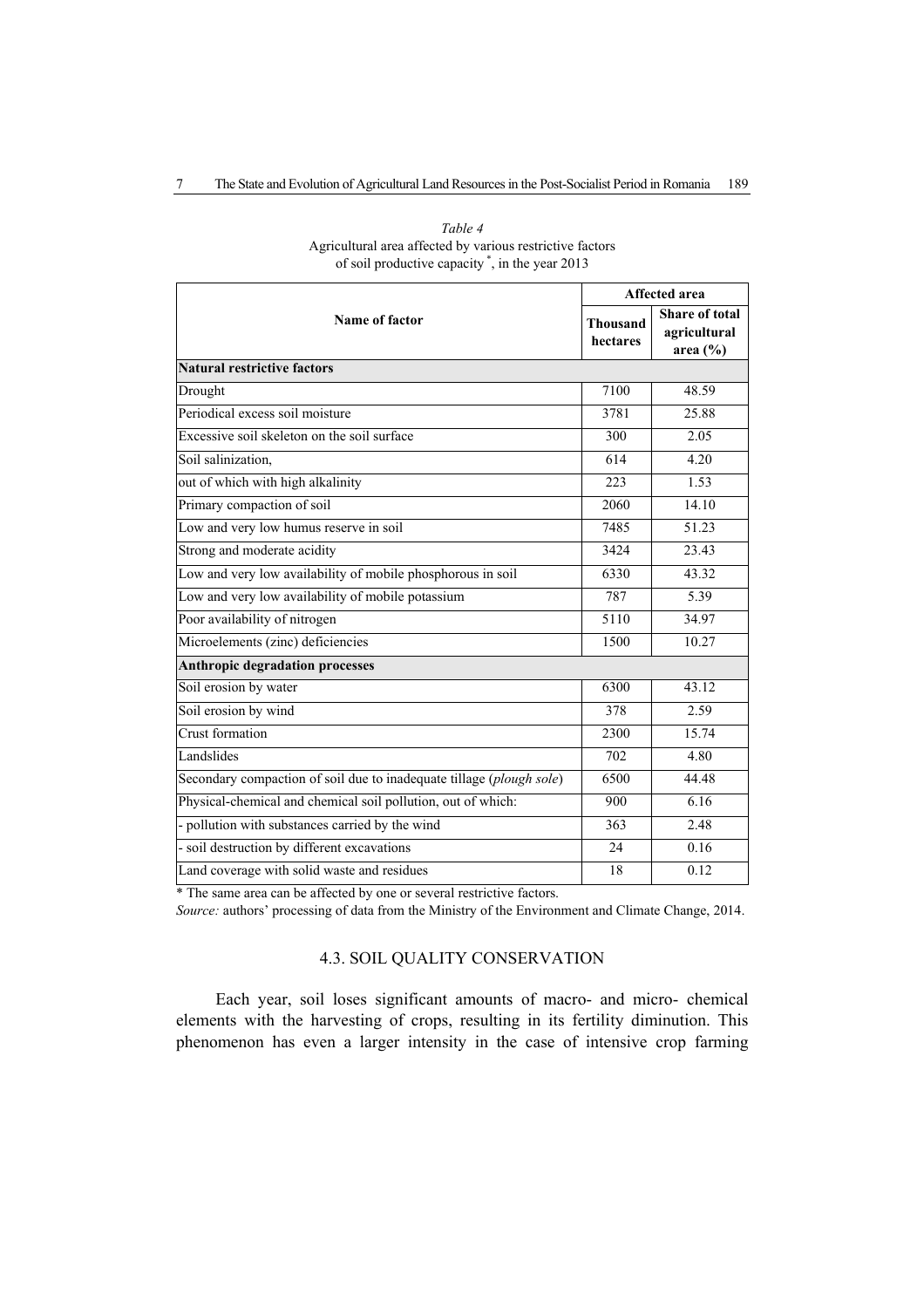systems. In order to maintain soil fertility, the application of chemical and organic fertilizers is of utmost importance. In Romania, in the transition period, fertilizer use had very low values, and the applied fertilizers could not replace the nutrients lost with the harvesting of crops. Thus, in the year 2013, the chemical fertilizer consumption represented only 44.59% of the fertilizer consumption in the year 1990: while in the year 1990 about 146.52 kg active ingredient/ha were applied, in the year 2013 only 79.40 kg active ingredient/ha were applied. The most significant diminution was found in the case of potash fertilizers (Table 5). The experts consider that chemical fertilizer utilization, in the recommended amounts depending on the soil type and crop and applied in the optimum vegetative phase, is the most reliable and fastest method to increase the yields and preserve soil fertility (Hera, 2015).

| Indicator                                                  |         | Organic  |             |        |             |
|------------------------------------------------------------|---------|----------|-------------|--------|-------------|
|                                                            | total   | nitrogen | phosphorous | potash | fertilizers |
| Total fertilizer consumption 1990 (tons)                   | 1103075 | 656094   | 313108      | 133873 | 24790872    |
| Total fertilizer consumption 2013 (tons)                   | 491831  | 344468   | 113823      | 33540  | 13580267    |
| Evolution of total fertilizer consumption<br>1990-2013 (%) | 44.59   | 52.50    | 36.35       | 25.05  | 54.78       |
| Fertilizer consumption per hectare 1990<br>(kg/ha)         | 146.52  |          |             |        | 29997.91    |
| Fertilizer consumption per hectare 2013<br>(kg/ha)         | 79.40   |          |             |        | 21946.09    |

*Table 5*  Utilization of chemical fertilizers in agriculture in the period 1990-2013

*Source:* authors' processing of NIS data, TEMPO-ONLINE database.

On a comparative basis, in the year 2012, in Romania only 36.4% of the amount of fertilizers used per arable land hectare in France was used and 23.3% of the amount applied in Poland.

*Table 6*  Evolution of chemical fertilizer consumption per arable land hectare in Romania, France and Poland in the period 2010-2012

| Country                                                                             | 2010  | 2011  | 2012  |  |  |  |  |
|-------------------------------------------------------------------------------------|-------|-------|-------|--|--|--|--|
| France                                                                              | 150.5 | 141.3 | 136.9 |  |  |  |  |
| Poland                                                                              | 178.9 | 169.7 | 213.3 |  |  |  |  |
| Romania                                                                             |       | 54. i |       |  |  |  |  |
| $\Gamma_{\alpha\mu\nu\rho\alpha}$ ; http://data.worldbank.org/indicator/ACCONEEDT79 |       |       |       |  |  |  |  |

 *Source:* http://data.worldbank.org/indicator/AG.CON.FERT.ZS.

Figure 4 presents the total chemical and organic fertilizer consumption per hectare. One can notice a strong diminution in the case of chemical fertilizers and a less strong decrease in the case of organic fertilizers. The low amounts of fertilizers applied per hectare generally put a low pressure on soil throughout the transition period.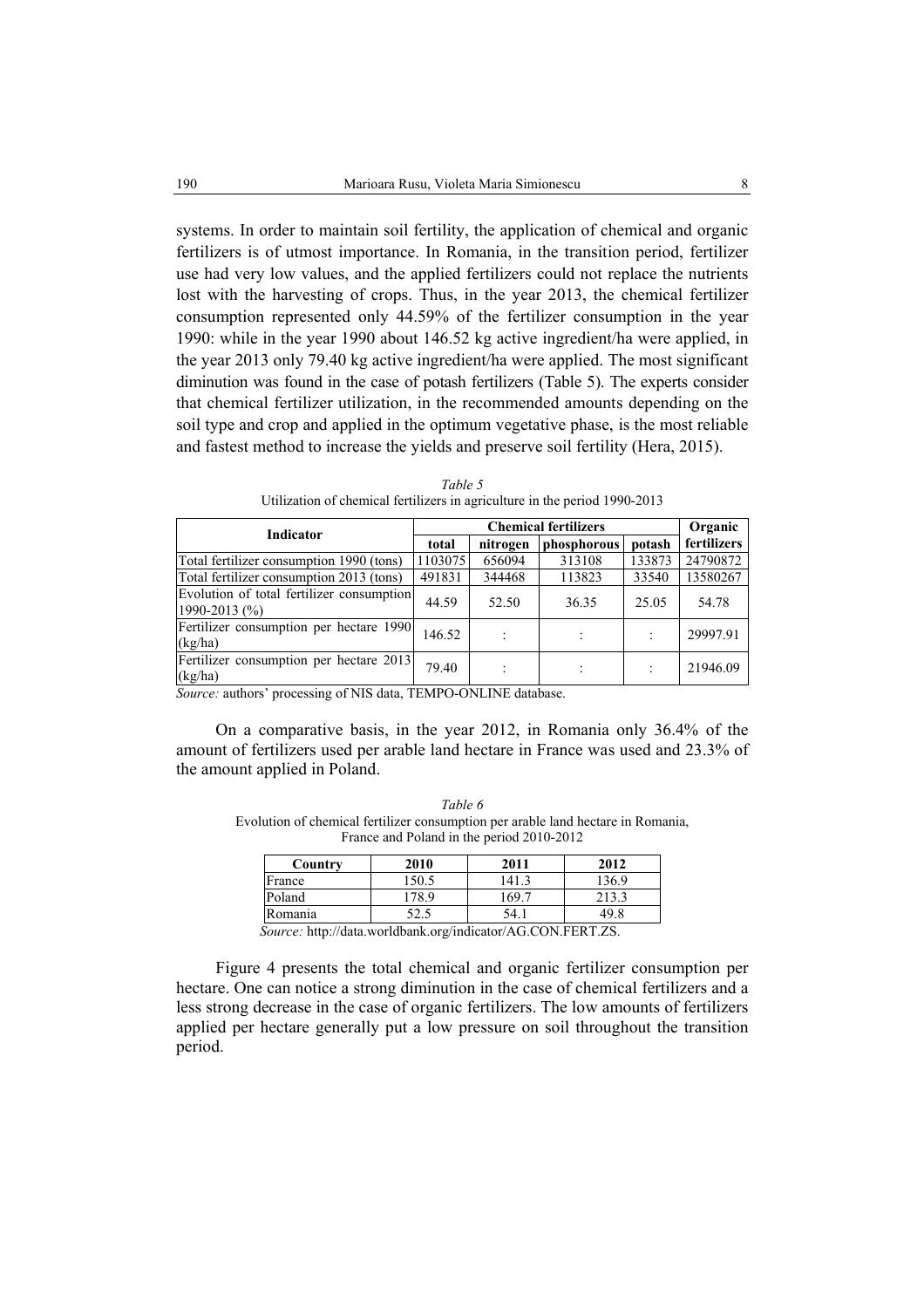

*Source:* authors' processing of NIS data, TEMPO-ONLINE database.



In the investigated period, together with the extensivization tendency and low utilization of fertilizers, one could also notice the existence of inadequate farming practices, dominated by the inadequate use of chemical fertilizers, as a result of the lack of knowledge and skills, or of limited soil resources. This resulted in the aggravation of soil degradation phenomena.

The use of phyto-sanitary substances plays an important role in ensuring the necessary food for a population under continuous growth. The use of phytosanitary substances leads to agricultural productivity increase in the context in which the losses induced by diseases, pests and weeds can reach one-third of harvest. In the transition period, the consumption of phyto-sanitary products decreased, while the areas and crops treated with such substances also decreased. This trend was mainly determined by the agricultural sector restructuring, change in the ownership regime and increase of prices of phyto-sanitary treatments. At the same time, the current range of products of phyto-sanitary use is characterized by high biological activity at low application rates (g/ha) and by the low number of applications.

In Romania's agriculture, the pesticide use is rather a desideratum than a reality, putting a low pressure on soils. In the year 2013, the total amount of applied phyto-sanitary products was much lower compared to that in the year 1990 for all types of products (insecticides, fungicides, herbicides) (Table 7). However, we must not forget that the use of phyto-sanitary products contributed to productivity increase in time and it diminished the expansion of agriculture to other land areas (natural parks, forests, etc.), thus leading to the conservation of soil resources.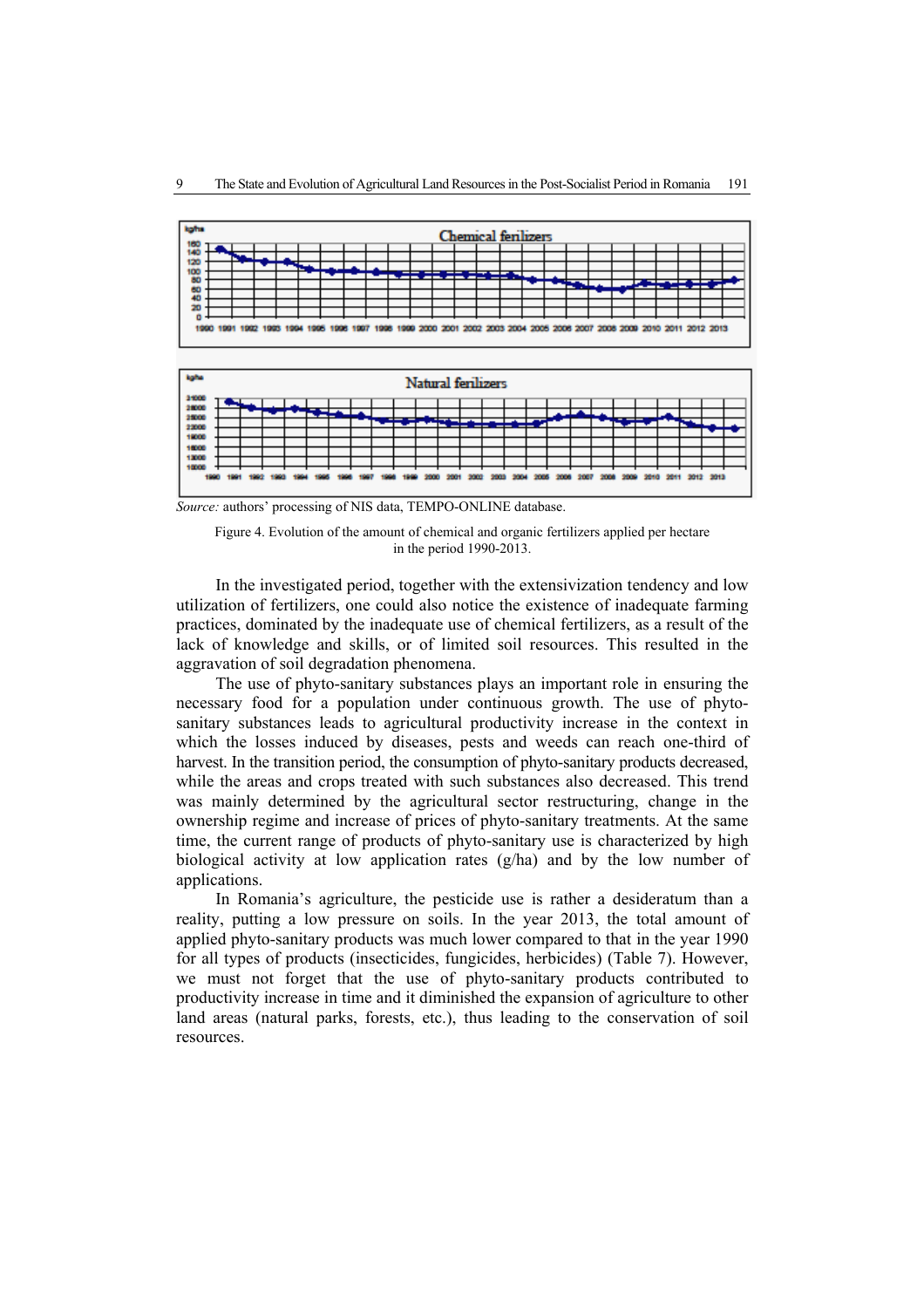The phyto-sanitary products can be also harmful if they are not properly used. Thus, although their utilization trend was low throughout the transition period, a series of agricultural land areas were affected by the wrong use of phyto-sanitary products (lack of adequate knowledge, mainly in the case of small farmers).

| Indicator                                                                         | <b>Insecticides</b> | <b>Fungicides</b> | <b>Herbicides</b> |
|-----------------------------------------------------------------------------------|---------------------|-------------------|-------------------|
| Total consumption 1990 (kg a.i.)                                                  | 18597861            | 16454706          | 16451091          |
| Total consumption 2013 (kg a.i.)                                                  | 850103              | 2194060           | 3903714           |
| 1990-2013 differences ( $kg$ a.i.)                                                | -17747758           | $-14260646$       | -12547377         |
| 1990-2013 differences (%)                                                         | 4.57                | 13.33             | 23.73             |
| Total area on which phyto-sanitary products were<br>applied 1990 (ha)             | 2407859             | 2385095           | 4314343           |
| Total area on which phyto-sanitary products were<br>applied 2013 (ha)             | 1799582             | 2093070           | 3825368           |
| 1990-2013 differences (ha)                                                        | $-608277$           | $-292025$         | -488975           |
| 1990-2013 differences $(\% )$                                                     | 74.74               | 87.76             | 88.67             |
| Quantity of phyto-sanitary substances applied per<br>hectare in 1990 (kg a.i./ha) | 7.72                | 6.90              | 3.81              |
| Quantity of phyto-sanitary substances applied per<br>hectare in 2013              | 0.47                | 1.05              | 1.02              |
| 1990-2013 differences (kg $a.i./ha$ )                                             | $-7.25$             | $-5.85$           | $-2.79$           |
| 1990-2013 differences (%)                                                         | 6.12                | 15.19             | 26.76             |

*Table 7*  Evolution of phyto-sanitary products consumption in the period 1990-2013

*Source:* authors' processing of NIS data, TEMPO-ONLINE database.

Romania invested a lot of capital in the land reclamation works. Thus, in the year 2013, the agricultural area equipped with irrigation facilities accounted for 20.85%, the area equipped with drainage facilities 19.26%, while the areas equipped with soil erosion control equipment represented 14.65% (Table 8).

The role of the land reclamation works is to prevent agricultural land deterioration caused by the natural factors (drought, flooding, moisture excess, etc.) or by the anthropic activities.

The land reclamation works have in view the increase of soil productive potential and the introduction of non-productive land areas into the economic circuit and they experienced continuous deterioration in the period 1990-2013. Thus, in the year 2013, compared to 1997, the following changes in the areas equipped for land reclamation works were produced: the diminution of the land area equipped with irrigation facilities by 43099 ha and of the land area equipped for drainage works by 47777 ha. The land areas equipped for soil erosion control works increased by 9454 ha. However, the situation of these facilities is far from being satisfactory. Many of the areas equipped with facilities are not functional due to the lack of operation equipment, to the deterioration of different component parts, lack of maintenance and operation capital.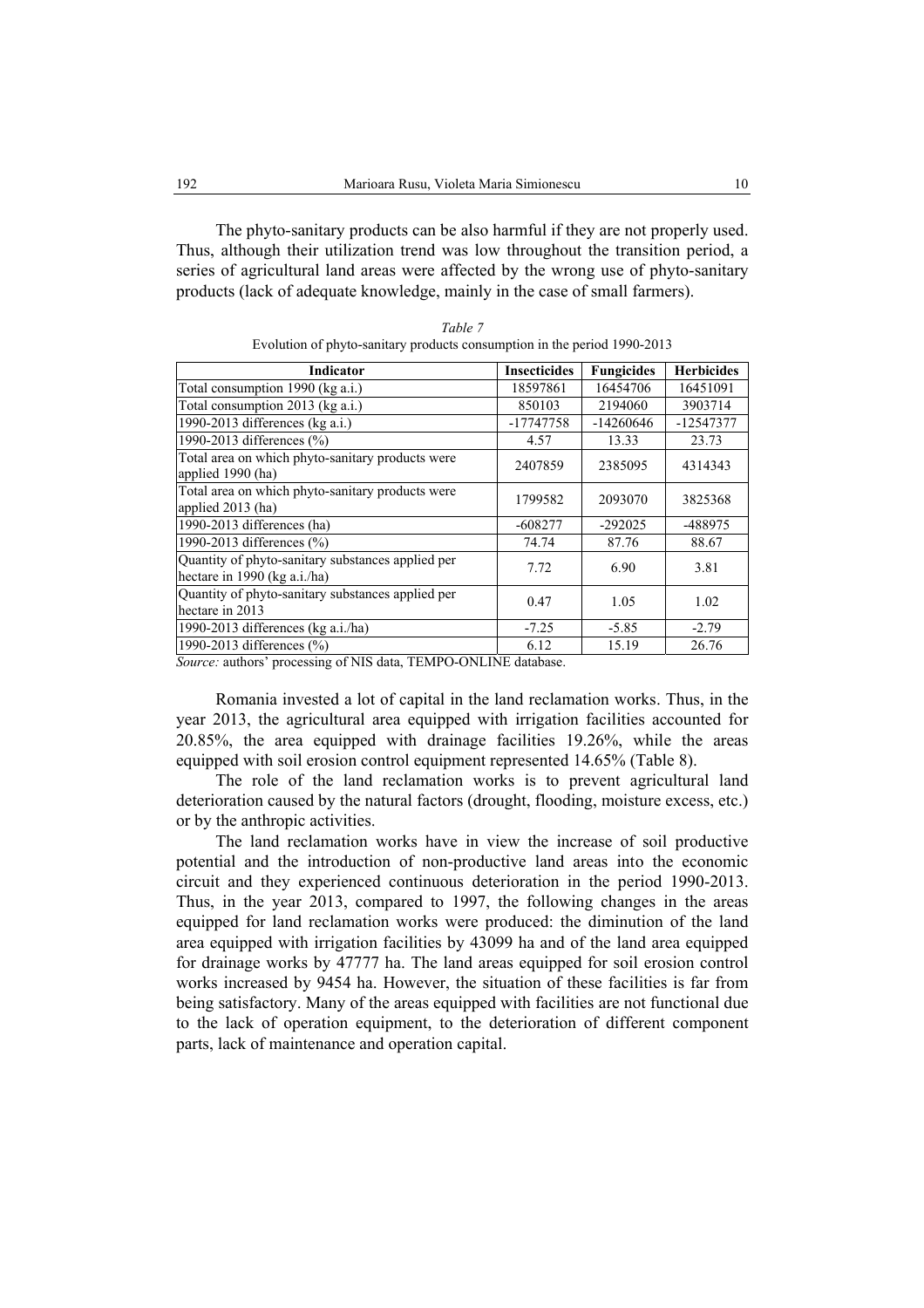|           | agricultural<br>land (ha<br>Total | equipped with<br>Agricult. Iand<br>ha<br>irrigation<br>facilities | equipped with<br>agricult. land<br>$(°_9)$<br>irrigation<br>facilities<br>Share of | equipped with<br>land<br>(ha)<br>Agricult.<br>drainage<br>facilities | equipped with<br>agricult. land<br>facilities $(°6)$<br>drainage<br>snare o | equipment (ha)<br>equipped with<br>land<br>soil erosion<br>Agricult.<br>control | equinment $(0'_0)$<br>equipped with<br>land<br>soil erosion<br>agricult.<br>$S$ <b>Hare 0</b><br>$\frac{1}{2}$ |
|-----------|-----------------------------------|-------------------------------------------------------------------|------------------------------------------------------------------------------------|----------------------------------------------------------------------|-----------------------------------------------------------------------------|---------------------------------------------------------------------------------|----------------------------------------------------------------------------------------------------------------|
| Year      |                                   |                                                                   |                                                                                    |                                                                      |                                                                             |                                                                                 |                                                                                                                |
| 1997      | 14793989                          | 3089065                                                           | 20.88                                                                              | 2949913                                                              | 19.94                                                                       | 2131524                                                                         | 14.41                                                                                                          |
| 1998      | 14801663                          | 3084580                                                           | 20.84                                                                              | 2950603                                                              | 19.93                                                                       | 2132195                                                                         | 14.41                                                                                                          |
| 1999      | 14730711                          | 3084040                                                           | 20.94                                                                              | 2952099                                                              | 20.04                                                                       | 2132557                                                                         | 14.48                                                                                                          |
| 2000      | 14856845                          | 3081665                                                           | 20.74                                                                              | 2952174                                                              | 19.87                                                                       | 2133022                                                                         | 14.36                                                                                                          |
| 2001      | 14852341                          | 3081360                                                           | 20.75                                                                              | 2952174                                                              | 19.88                                                                       | 2134128                                                                         | 14.37                                                                                                          |
| 2002      | 14836585                          | 3077100                                                           | 20.74                                                                              | 2950348                                                              | 19.89                                                                       | 2135519                                                                         | 14.39                                                                                                          |
| 2003      | 14717426                          | 3077069                                                           | 20.91                                                                              | 2950451                                                              | 20.05                                                                       | 2135951                                                                         | 14.51                                                                                                          |
| 2004      | 14711552                          | 3077438                                                           | 20.92                                                                              | 2950505                                                              | 20.06                                                                       | 2136918                                                                         | 14.53                                                                                                          |
| 2005      | 14741214                          | 3076912                                                           | 20.87                                                                              | 2949917                                                              | 20.01                                                                       | 2137557                                                                         | 14.50                                                                                                          |
| 2006      | 14730956                          | 3058180                                                           | 20.76                                                                              | 2915732                                                              | 19.79                                                                       | 2132574                                                                         | 14.48                                                                                                          |
| 2007      | 14709299                          | 3057047                                                           | 20.78                                                                              | 2911441                                                              | 19.79                                                                       | 2134250                                                                         | 14.51                                                                                                          |
| 2008      | 14702279                          | 3058136                                                           | 20.80                                                                              | 2909177                                                              | 19.79                                                                       | 2137828                                                                         | 14.54                                                                                                          |
| 2009      | 14684963                          | 3056877                                                           | 20.82                                                                              | 2907638                                                              | 19.80                                                                       | 2139876                                                                         | 14.57                                                                                                          |
| 2010      | 14634436                          | 3052865                                                           | 20.86                                                                              | 2906607                                                              | 19.86                                                                       | 2140229                                                                         | 14.62                                                                                                          |
| 2011      | 14621427                          | 3047460                                                           | 20.84                                                                              | 2903652                                                              | 19.86                                                                       | 2141248                                                                         | 14.64                                                                                                          |
| 2012      | 14615057                          | 3046341                                                           | 20.84                                                                              | 2903045                                                              | 19.86                                                                       | 2141170                                                                         | 14.65                                                                                                          |
| 2013      | 14611883                          | 3045966                                                           | 20.85                                                                              | 2902136                                                              | 19.86                                                                       | 2140978                                                                         | 14.65                                                                                                          |
| 2013/1997 | $-182106$                         | -43099                                                            |                                                                                    | -47777                                                               |                                                                             | 9454                                                                            |                                                                                                                |

*Table 8*  Evolution of agricultural land equipped for land reclamation works in the period 1997-2013

*Source:* authors' processing of NIS data, TEMPO-ONLINE database.

Although Romania has important areas equipped with irrigation facilities, which are among the largest areas in Europe equipped for this purpose, the effects are not seen in the obtained harvests, due to the partial use of the equipped areas (Figure5).



*Source:* authors' processing of NIS data, TEMPO-ONLINE database.

Figure 5. Evolution of the share of the effectively irrigated area (at least one irrigation water application) in the period 1994-2013.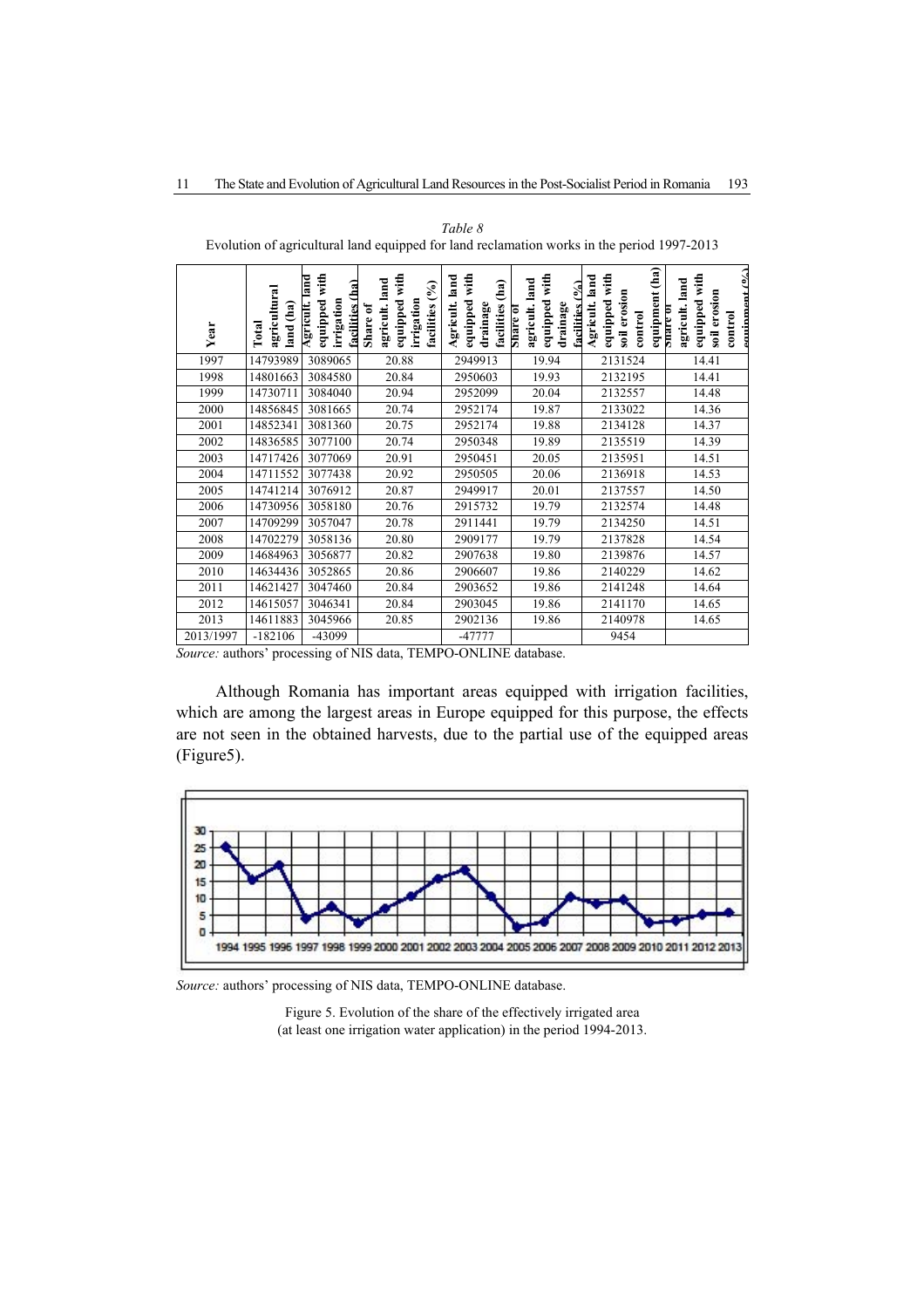The irrigation systems from Romania, compared to the well-performing countries in this field, are characterized by low extensivization and utilization yields. The oversized land reclamation systems resulted in the impossibility to properly operate the equipped areas in economic terms. The utilization of irrigations had extremely low levels throughout the transition period, ranging from minimum 1.49% in 2005 to maximum 25.25% in 1994.

#### **5. CONCLUSIONS**

The analysis of land resources revealed that Romania has significant agricultural resources, with a favourable agricultural land structure in which arable land prevails. In the post-socialist period the most noticeable trend was the consolidation of the share of pastures and hayfields in total agricultural area together with the significant diminution of land areas under highly-intensive agricultural categories of use, vineyards and orchards. In the same period, as a consequence of land reform implementation, private ownership became prevalent in all the agricultural categories of use.

Romania is characterized by significant soil diversity, with high shares of quality soils, mainly in the plain area. However, a significantly large area is affected by constraining factors: almost half of Romania's agricultural land is affected by the small humus reserve in soil, by drought, moisture excess and "plough sole".

As regards soil quality conservation, positive effects come from the low pressure on soil resulting from the utilization of small amounts of fertilizers and phyto-sanitary substances applied per hectare. This adds to the significant capital invested in the land reclamation facilities, mainly in the irrigation infrastructure. However, soils are affected by a series of negative factors, namely: low utilization of chemical and organic fertilizers, insufficient for replacing the nutrients extracted by crop harvesting; frequent inadequate use of chemical fertilizers and phytopharmaceutical substances under the background of the lack of the necessary knowledge, skills and finance of small landowners; tendency to reduce the use of phyto-sanitary products and to diminish the land areas and crops on which these products are applied, resulting in lower yields; low level of farmers' awareness of the farming practices that reduce pollution and favour soil conservation; continuous deterioration of land reclamation works in the period 1990-2013; lack of funds for the maintenance and operation of land reclamation facilities; extremely low level or irrigation utilization.